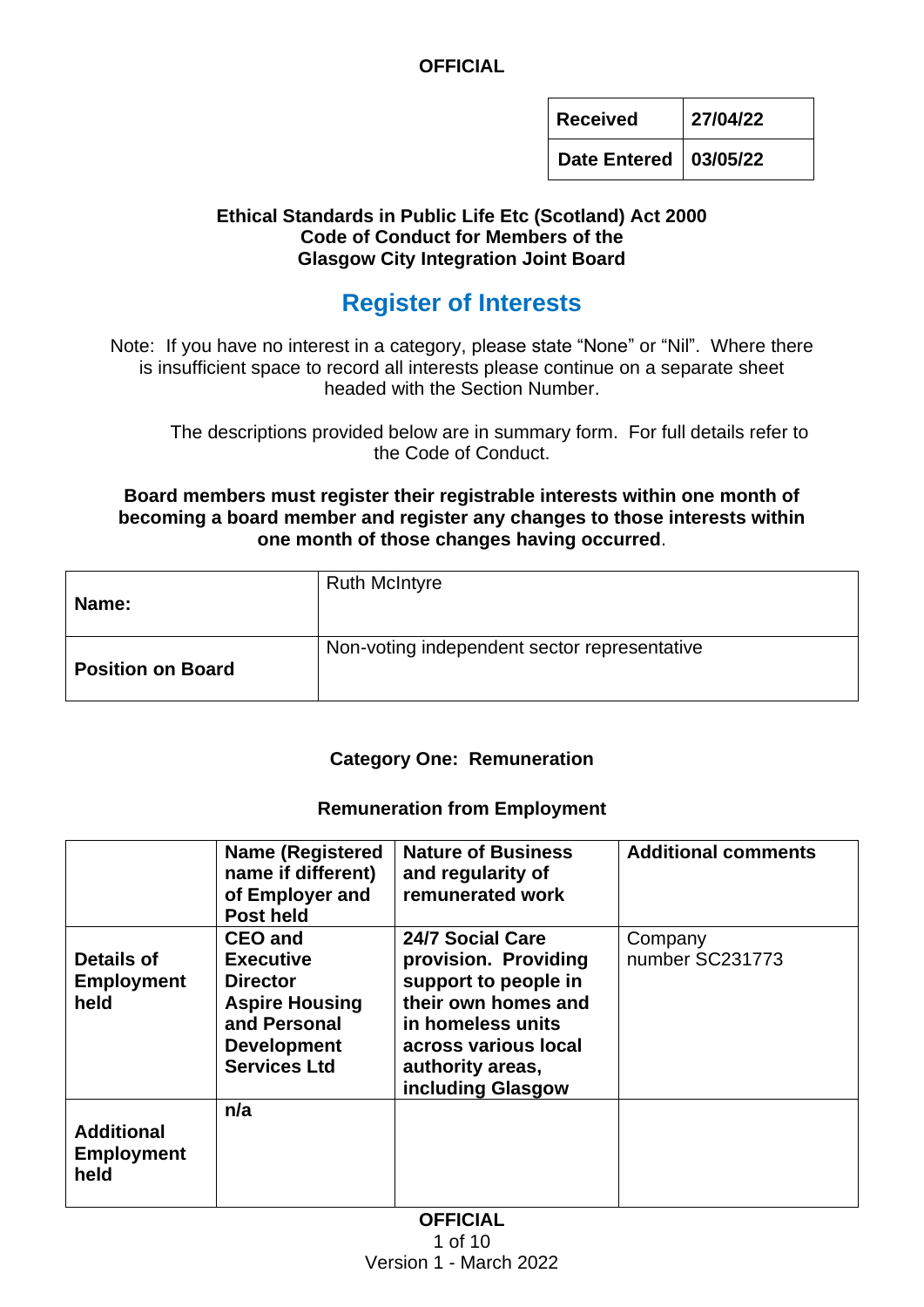### **Remuneration from Self-employment**

|                                               | Name of<br><b>Business</b> | <b>Nature of Business</b><br>and regularity of<br>remunerated work | <b>Additional comments</b> |
|-----------------------------------------------|----------------------------|--------------------------------------------------------------------|----------------------------|
| Details of self-<br>employment<br>held        | n/a                        |                                                                    |                            |
| <b>Additional self-</b><br>employment<br>held | n/a                        |                                                                    |                            |

# **Remuneration as holder of an office**

|                                                 | <b>Nature of Office</b><br>held | <b>Organisation and any</b><br>allowances received | <b>Additional comments</b><br>e.g. Frequency |
|-------------------------------------------------|---------------------------------|----------------------------------------------------|----------------------------------------------|
| <b>Details of office</b><br>held                | <b>CEO</b>                      |                                                    | 24/7                                         |
| <b>Additional</b><br>details of offices<br>held | n/a                             |                                                    |                                              |
| <b>Additional</b><br>details of offices<br>held | n/a                             |                                                    |                                              |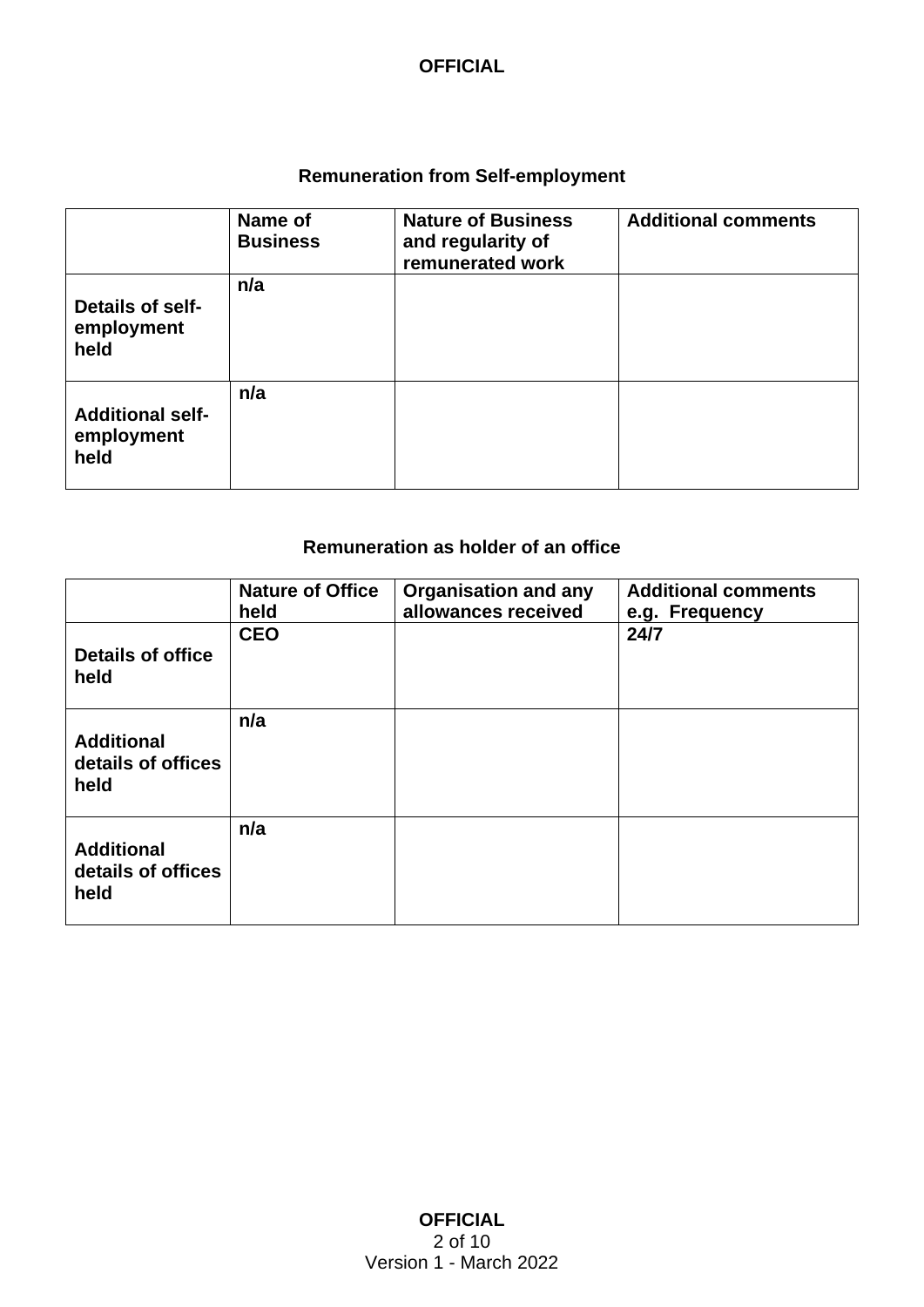# **Remuneration as a Director of an Undertaking**

|                                                     | Name of<br><b>Undertaking</b> | <b>Nature of Business</b><br>and any allowance<br>received | <b>Additional comments</b> |
|-----------------------------------------------------|-------------------------------|------------------------------------------------------------|----------------------------|
| <b>Details of first</b><br>directorship<br>held     | na                            |                                                            |                            |
| <b>Details of</b><br>second<br>directorship<br>held | n/a                           |                                                            |                            |
| <b>Details of third</b><br>directorship<br>held     | n/a                           |                                                            |                            |

## **Remuneration as a Partner in a Firm**

|                                                           | Name of<br><b>Partnership</b> | <b>Nature of Business</b><br>and any allowance<br>received | <b>Additional comments</b> |
|-----------------------------------------------------------|-------------------------------|------------------------------------------------------------|----------------------------|
| <b>Details of first</b><br><b>Partnership</b><br>held     | n/a                           |                                                            |                            |
| <b>Details of</b><br>second<br><b>Partnership</b><br>held | n/a                           |                                                            |                            |
| <b>Details of third</b><br><b>Partnership</b><br>held     | n/a                           |                                                            |                            |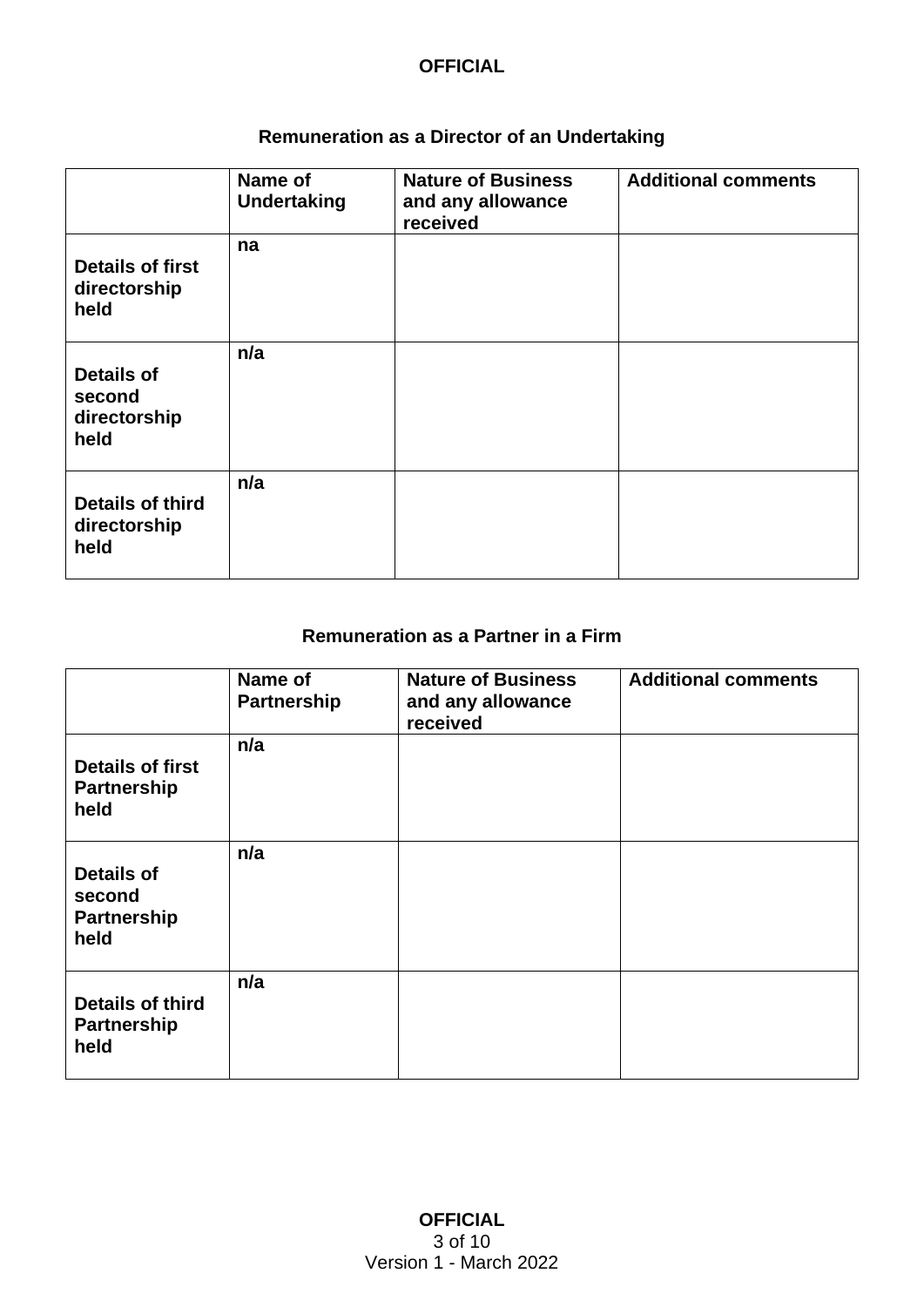#### **Remuneration from appointment or nomination by Glasgow City Integration Joint Board to another body**

|                                                    | Name of Body | <b>Nature of Business</b><br>and any allowance<br>received | <b>Additional comments</b> |
|----------------------------------------------------|--------------|------------------------------------------------------------|----------------------------|
| <b>Details of first</b><br>appointment<br>held     | n/a          |                                                            |                            |
| <b>Details of</b><br>second<br>appointment<br>held | n/a          |                                                            |                            |
| <b>Details of third</b><br>appointment<br>held     | n/a          |                                                            |                            |

### **Remuneration from a trade, profession vocation or any other work**

|                                                                                                 | Nature of work | For whom undertaken<br>and Frequency | <b>Additional comments</b> |
|-------------------------------------------------------------------------------------------------|----------------|--------------------------------------|----------------------------|
| <b>Details of</b><br>remuneration<br>from trade,<br>profession or<br>other work                 | <b>Na</b>      |                                      |                            |
| <b>Additional</b><br>instances of<br>remuneration<br>from trade,<br>profession or<br>other work | na             |                                      |                            |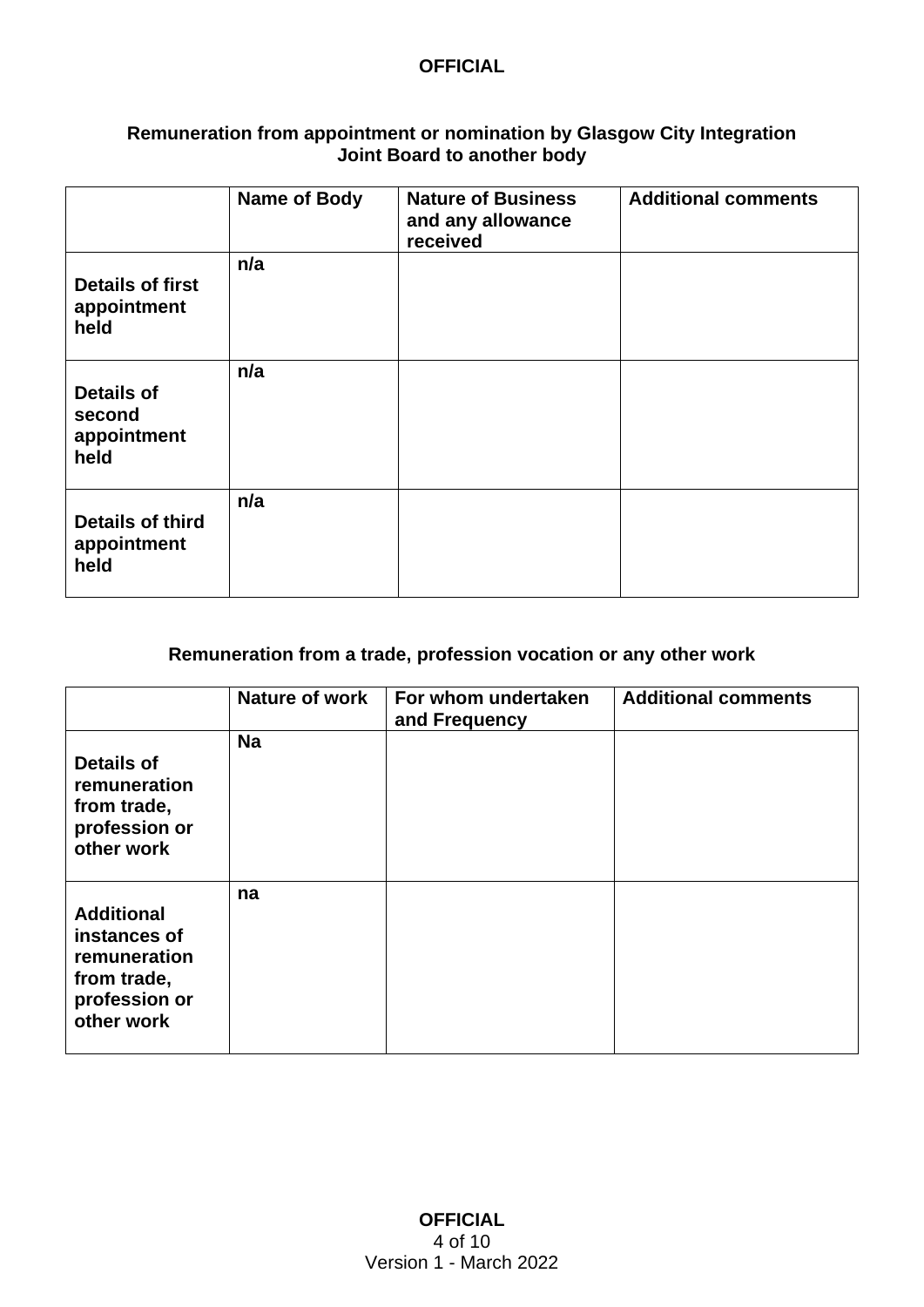# **Category Two: Other Roles**

This applies to any unremunerated directorships where the body in question is a subsidiary or parent company of an undertaking in which the member holds a remunerated directorship.

| Details of non-<br>remunerated<br>directorship                           | Name and<br>registered<br>number of<br>subsidiary, parent<br>or other<br>organisation<br><b>Company number</b><br>SC231773<br>Exec Director,<br><b>Aspire Housing</b><br>and Personal | Nature of business and<br>relationship to<br>company or other<br>undertaking where<br>remunerated<br>directorship under<br><b>Category One</b><br><b>Social care</b><br>organisation, same<br>company employed by | <b>Additional comments</b> |
|--------------------------------------------------------------------------|---------------------------------------------------------------------------------------------------------------------------------------------------------------------------------------|-------------------------------------------------------------------------------------------------------------------------------------------------------------------------------------------------------------------|----------------------------|
|                                                                          | <b>Development</b>                                                                                                                                                                    |                                                                                                                                                                                                                   |                            |
|                                                                          | <b>Services Ltd</b>                                                                                                                                                                   |                                                                                                                                                                                                                   |                            |
| <b>Additional</b><br>instances of<br>non-<br>remunerated<br>directorship | <b>Na</b>                                                                                                                                                                             |                                                                                                                                                                                                                   |                            |
| <b>Additional</b><br>instances of<br>non-<br>remunerated<br>directorship | na                                                                                                                                                                                    |                                                                                                                                                                                                                   |                            |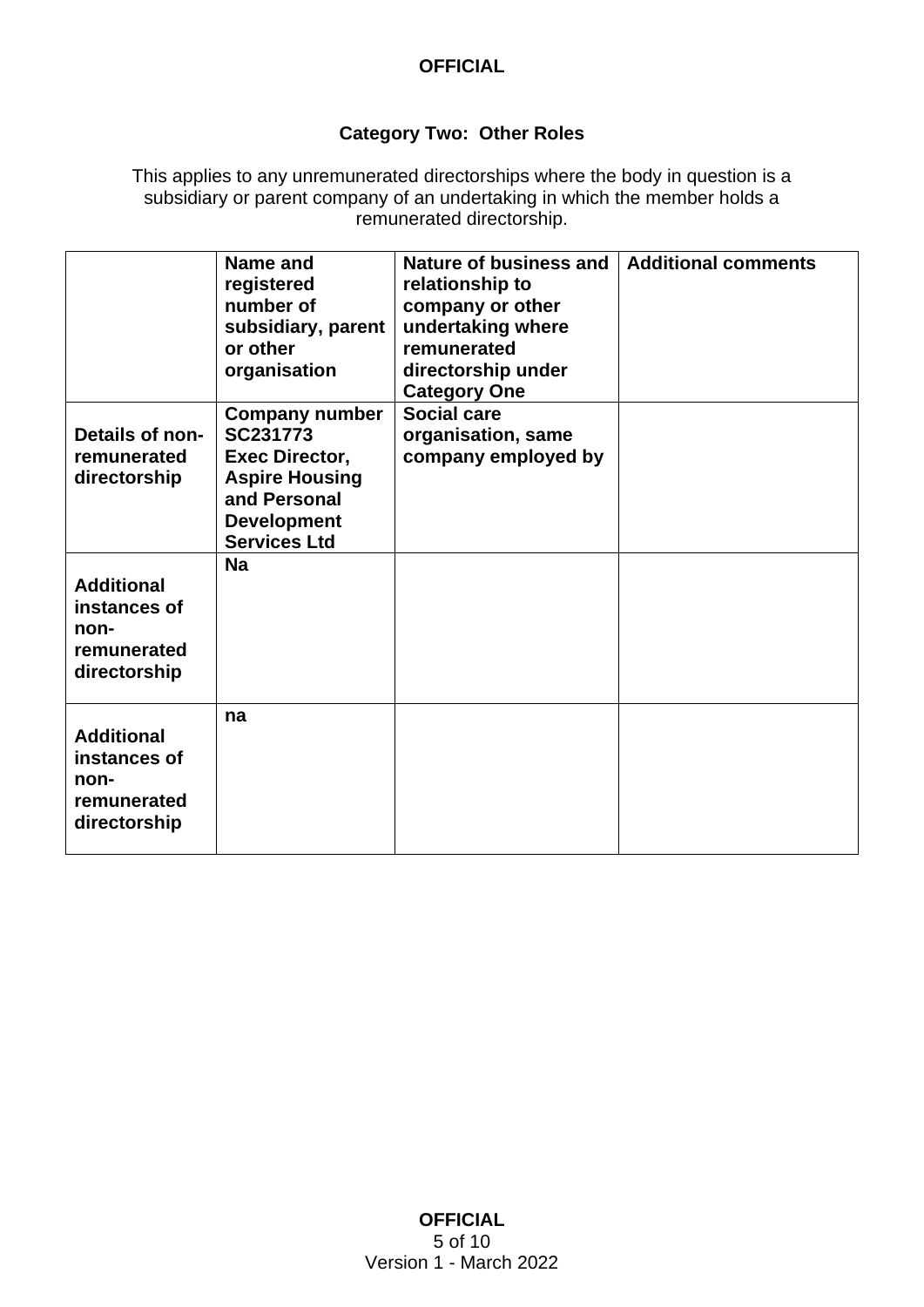## **Category Three: Contracts**

Applies to a registerable interest where the member (or a firm in which they are a partner, or an undertaking in which they are a director or in which they have shares of a value as described in paragraph 4.20 of the Code) have made a contract with Glasgow City Integration Joint Board:

- a) under which goods or services are to be provided, or works are to be executed; and
- b) which has not been fully discharged.

| Details of<br>contracts<br>entered into                        | <b>Description of Contract</b><br>(excluding value)<br>2019 Social Work<br><b>Framework for Selected</b><br><b>Purchased Social Care</b><br><b>Supports</b> | <b>Duration of</b><br><b>Contract</b><br>From Jan 2019 | <b>Additional</b><br>comments |
|----------------------------------------------------------------|-------------------------------------------------------------------------------------------------------------------------------------------------------------|--------------------------------------------------------|-------------------------------|
| <b>Additional</b><br>instances of<br>contracts<br>entered into | <b>Glasgow Alliance to End</b><br><b>Homelessness</b>                                                                                                       | 7-10 years,<br>commenced 2020                          |                               |
| <b>Additional</b><br>instances of<br>contracts<br>entered into | <b>Current subcontract from</b><br><b>Glasgow Alliance to end</b><br>homelessness to provide<br>support within Copland<br><b>Hotel</b>                      | <b>Currently up to</b><br><b>Sept 2022</b>             |                               |

#### **Category Four: Election Expenses**

If a member has been elected to Glasgow City Integration Joint Board, then they will register a description of, and statement of, any assistance towards election expenses relating to election to Glasgow City Integration Joint Board.

|                        | <b>Source of Assistance</b><br>towards Election<br><b>Expenses</b> | <b>Description of any</b><br><b>Allowance received</b> | <b>Additional</b><br>comments |
|------------------------|--------------------------------------------------------------------|--------------------------------------------------------|-------------------------------|
| Details of<br>election | <b>Na</b>                                                          |                                                        |                               |
| expenses               |                                                                    |                                                        |                               |
|                        | na                                                                 |                                                        |                               |
| <b>Additional</b>      |                                                                    |                                                        |                               |
| instances of           |                                                                    |                                                        |                               |
| election<br>expenses   |                                                                    |                                                        |                               |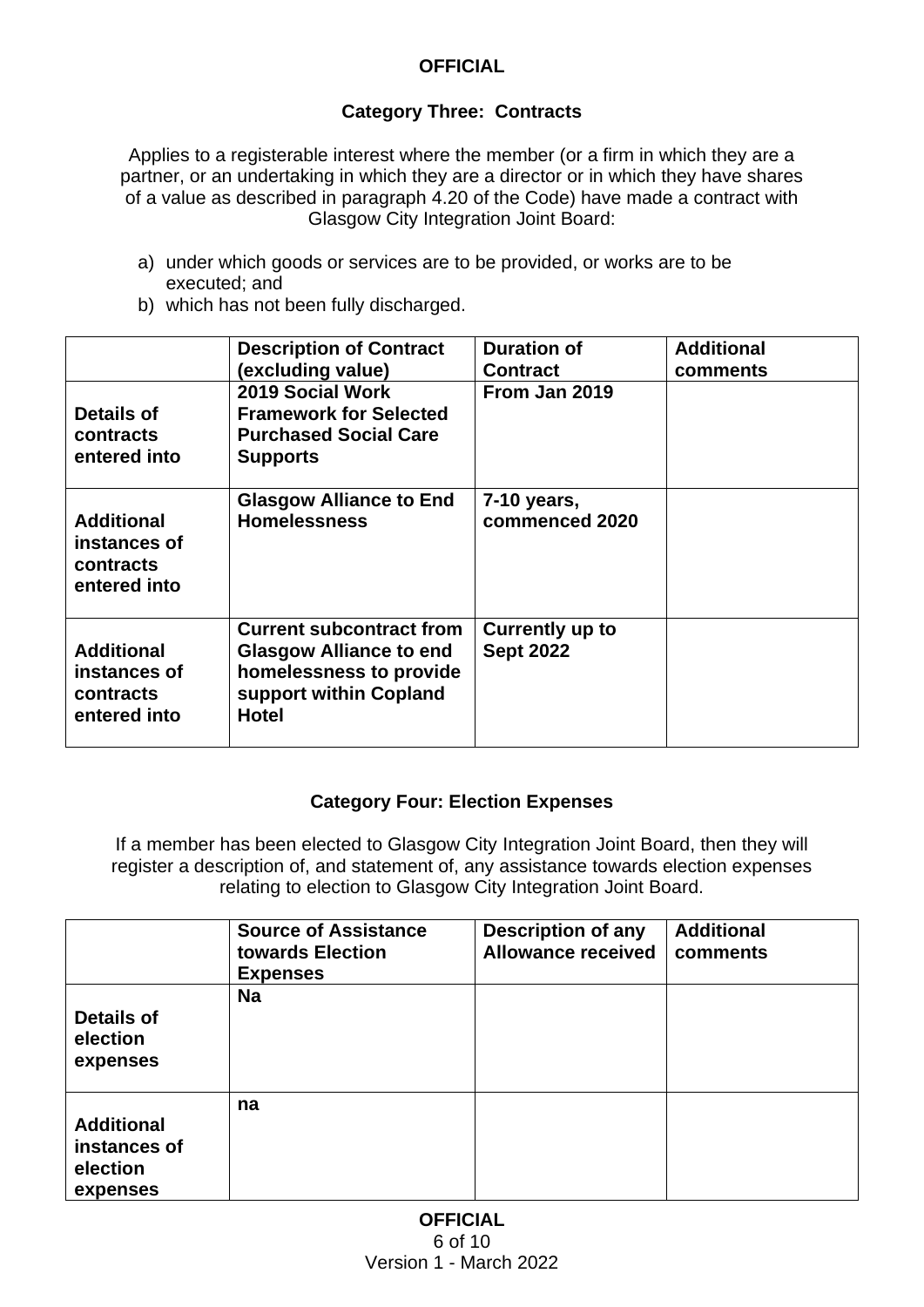## **Category Five: Houses, Land and Buildings**

Requirement to declare land/housing ownership or any other right or interest in houses which may be significant to, or of relevance to, or bear upon, the work of Glasgow City Integration Joint Board

|                                                                                    | <b>Description</b><br>of interest | <b>Description of</b><br>approximate location | <b>Additional comments</b> |
|------------------------------------------------------------------------------------|-----------------------------------|-----------------------------------------------|----------------------------|
| <b>Details of interests</b><br>in houses, land<br>and buildings                    | na                                |                                               |                            |
| <b>Additional</b><br>instances of<br>interests in<br>houses, land and<br>buildings | <b>Na</b>                         |                                               |                            |
| <b>Additional</b><br>instances of<br>interests in<br>houses, land and<br>buildings | <b>Na</b>                         |                                               |                            |

#### **Category Six: Shares and Securities**

A description of the shares is required if (a) a member owns or has an interest in more than 1% of the issued share capital of the company or other body; or (b) where, at the relevant date, the market value of any shares and securities (in any one specific company or body) that they own or have an interest in is greater than £25,000.

|                                                                                                                                                      | <b>Description of</b><br>undertaking | Description of nature of<br>holding (value need not<br>be disclosed) | <b>Additional</b><br>comments |
|------------------------------------------------------------------------------------------------------------------------------------------------------|--------------------------------------|----------------------------------------------------------------------|-------------------------------|
| <b>Details of interests</b><br>in shares and<br>securities which<br>may be significant<br>to, or relevant to,<br>or bear upon the<br>work of the IJB | na                                   |                                                                      |                               |

**OFFICIAL** 7 of 10 Version 1 - March 2022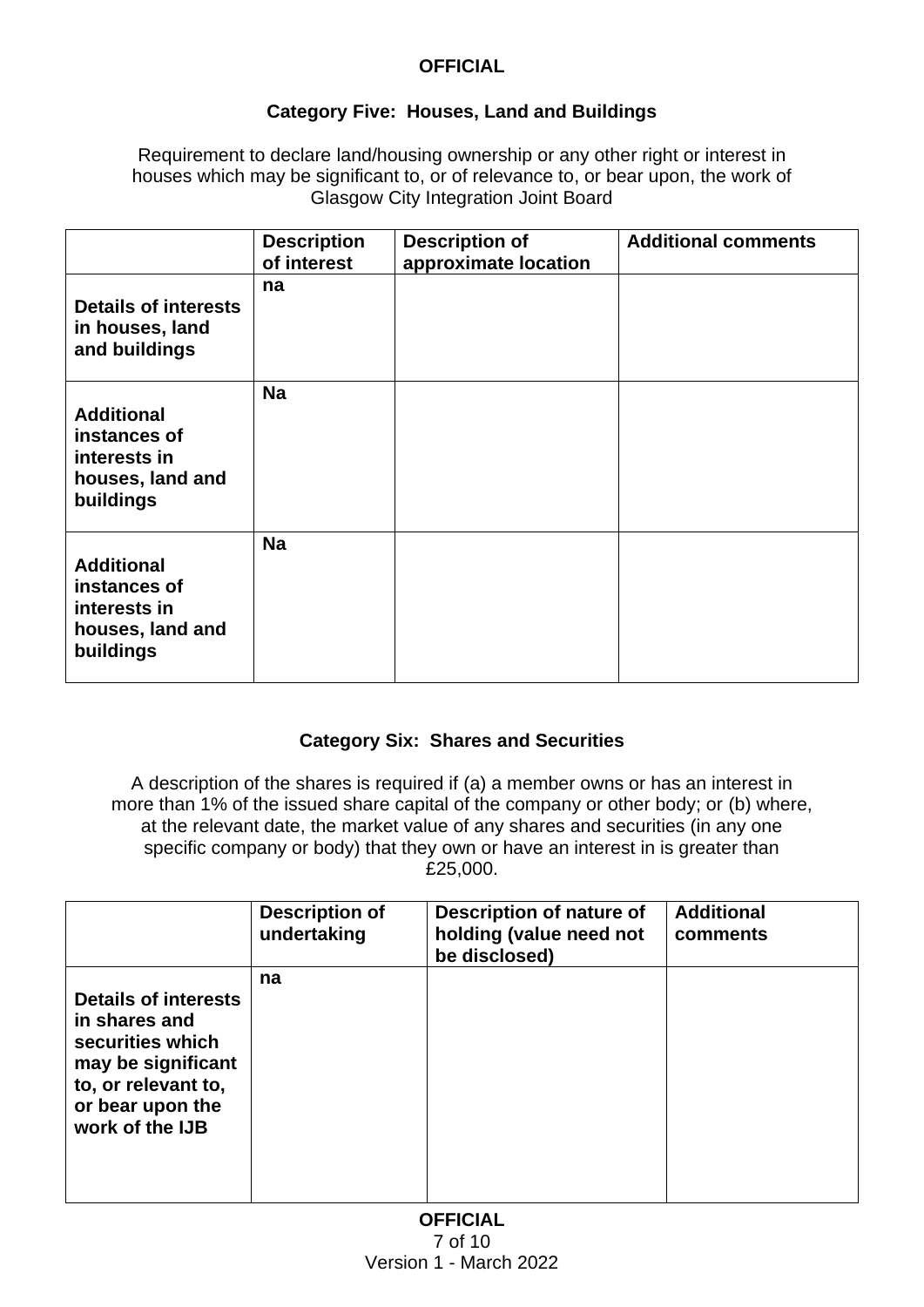| <b>OFFICIAL</b>                                                                                                                                                         |           |  |  |
|-------------------------------------------------------------------------------------------------------------------------------------------------------------------------|-----------|--|--|
| <b>Additional</b><br>instances of<br>interests in shares<br>and securities<br>which may be<br>significant to, or<br>relevant to, or bear<br>upon the work of<br>the IJB | <b>Na</b> |  |  |
| <b>Additional</b><br>instances of<br>interests in shares<br>and securities<br>which may be<br>significant to, or<br>relevant to, or bear<br>upon the work of<br>the IJB | na        |  |  |

**DECALL** 

## **Category Seven: Gifts and Hospitality**

Members should understand the requirements of paragraphs 3.12 to 3.20 regarding gifts and hospitality. As members will not accept any gifts or hospitality, other than under the limited circumstances allowed, they understand there is no longer the need to register any.

| <b>Date</b> | <b>Description of Gift</b> | <b>Received from</b> |
|-------------|----------------------------|----------------------|
|             | na                         |                      |
|             |                            |                      |
|             |                            |                      |
|             |                            |                      |
|             |                            |                      |
|             |                            |                      |
|             |                            |                      |
|             |                            |                      |
|             |                            |                      |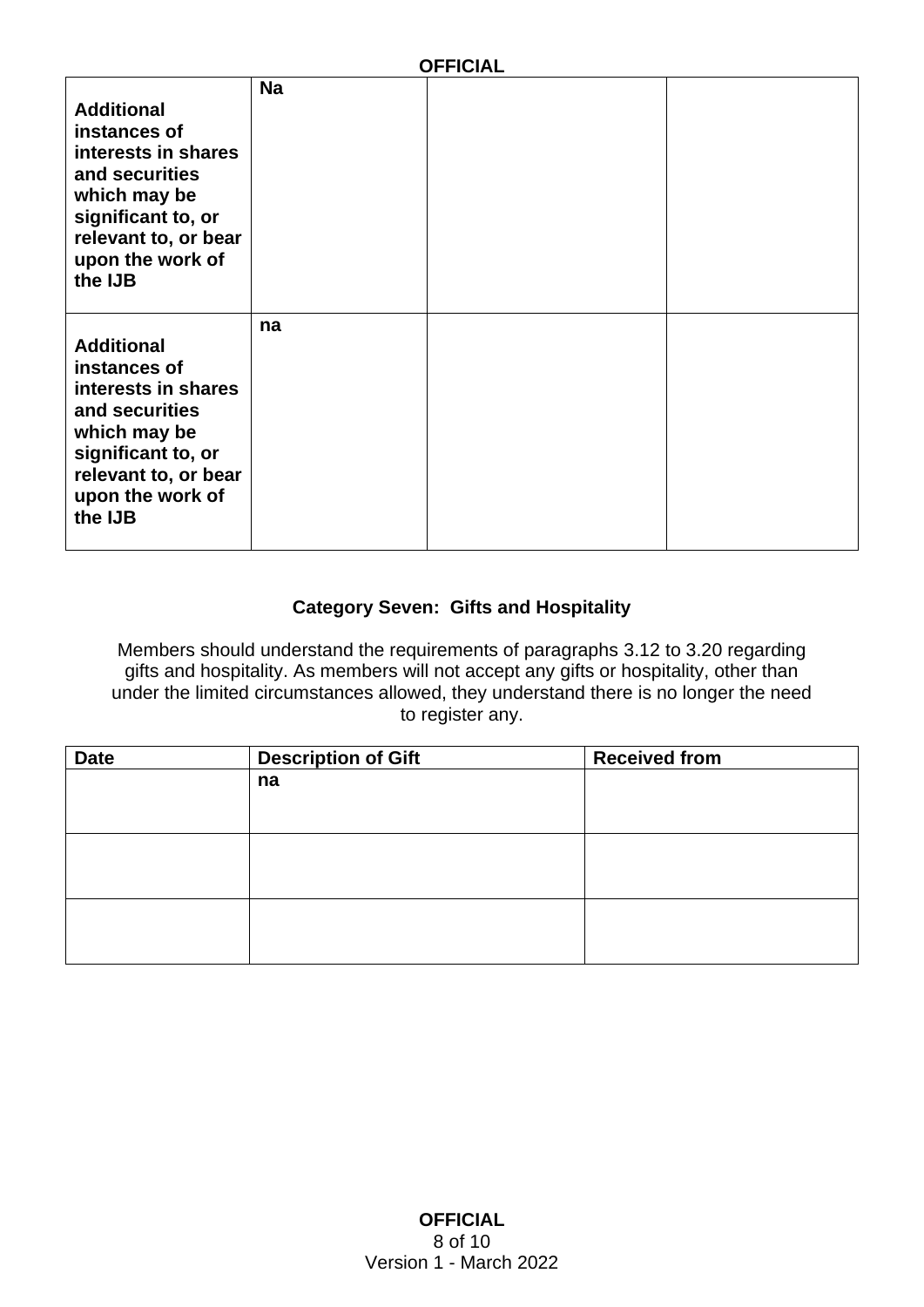#### **Category Eight: Non-Financial Interests**

Members may also have other interests and they understand it is equally important that relevant interests such as membership or holding office in other public bodies, companies, clubs, societies and organisations such as trades unions and voluntary organisations, are registered and described. In this context, they understand nonfinancial interests are those which members of the public with knowledge of the relevant facts might reasonably think could influence their actions, speeches, votes or decision-making in Glasgow City Integration Joint Board (this includes its Committees and memberships of other organisations to which they have been appointed or nominated by Glasgow City Integration Joint Board).

|                                                                                                                                                            | <b>Description of interest</b> | <b>Additional comments</b> |
|------------------------------------------------------------------------------------------------------------------------------------------------------------|--------------------------------|----------------------------|
| Details of non-<br>financial interests<br>which may be<br>significant to, or<br>relevant to, or bear<br>upon the work of<br>the IJB                        | <b>Na</b>                      |                            |
| <b>Additional</b><br>instances of non-<br>financial interests<br>which may be<br>significant to, or<br>relevant to, or bear<br>upon the work of<br>the IJB | na                             |                            |
| <b>Additional</b><br>instances of non-<br>financial interests<br>which may be<br>significant to, or<br>relevant to, or bear<br>upon the work of<br>the IJB | na                             |                            |